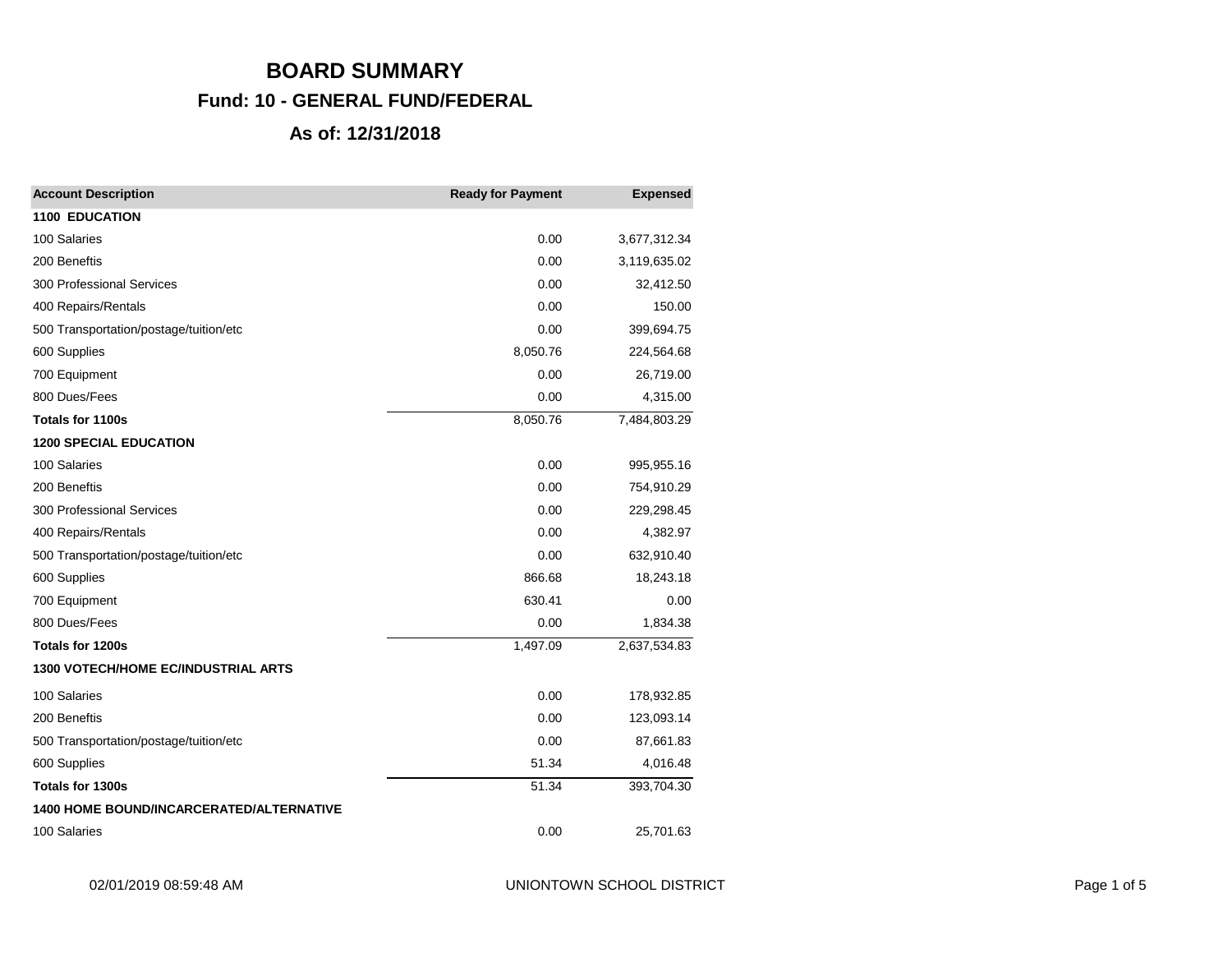| 200 Beneftis                             | 0.00 | 14,386.62  |
|------------------------------------------|------|------------|
| 500 Transportation/postage/tuition/etc   | 0.00 | 39,391.56  |
| <b>Totals for 1400s</b>                  | 0.00 | 79,479.81  |
| <b>1500 NONPUBLIC SCHOOL PGM</b>         |      |            |
| <b>300 Professional Services</b>         | 0.00 | 22,911.46  |
| Totals for 1500s                         | 0.00 | 22,911.46  |
| <b>1800 PREK</b>                         |      |            |
| 800 Dues/Fees                            | 0.00 | 48,736.29  |
| <b>Totals for 1800s</b>                  | 0.00 | 48,736.29  |
| <b>2100 GUIDANCE/PSYCHOLOGIST</b>        |      |            |
| 100 Salaries                             | 0.00 | 289,669.32 |
| 200 Beneftis                             | 0.00 | 222,139.08 |
| 300 Professional Services                | 0.00 | 3,700.00   |
| 400 Repairs/Rentals                      | 0.00 | 1,418.55   |
| 500 Transportation/postage/tuition/etc   | 0.00 | 323.19     |
| 600 Supplies                             | 0.00 | 50.01      |
| <b>Totals for 2100s</b>                  | 0.00 | 517,300.15 |
| 2200 LIBRARY/CURRICULUM/BOARD/TAX OFFICE |      |            |
| 100 Salaries                             | 0.00 | 146,274.84 |
| 200 Beneftis                             | 0.00 | 136,954.99 |
| 300 Professional Services                | 0.00 | 36,013.56  |
| 400 Repairs/Rentals                      | 0.00 | 1,546.86   |
| 500 Transportation/postage/tuition/etc   | 0.00 | 2,282.20   |
| 600 Supplies                             | 0.00 | 12,298.55  |
| Totals for 2200s                         | 0.00 | 335,371.00 |
| <b>2300 SUPERINTENDENT/PRINCIPALS</b>    |      |            |
| 100 Salaries                             | 0.00 | 623,275.71 |
| 200 Beneftis                             | 0.00 | 410,906.20 |
| 300 Professional Services                | 0.00 | 145,464.45 |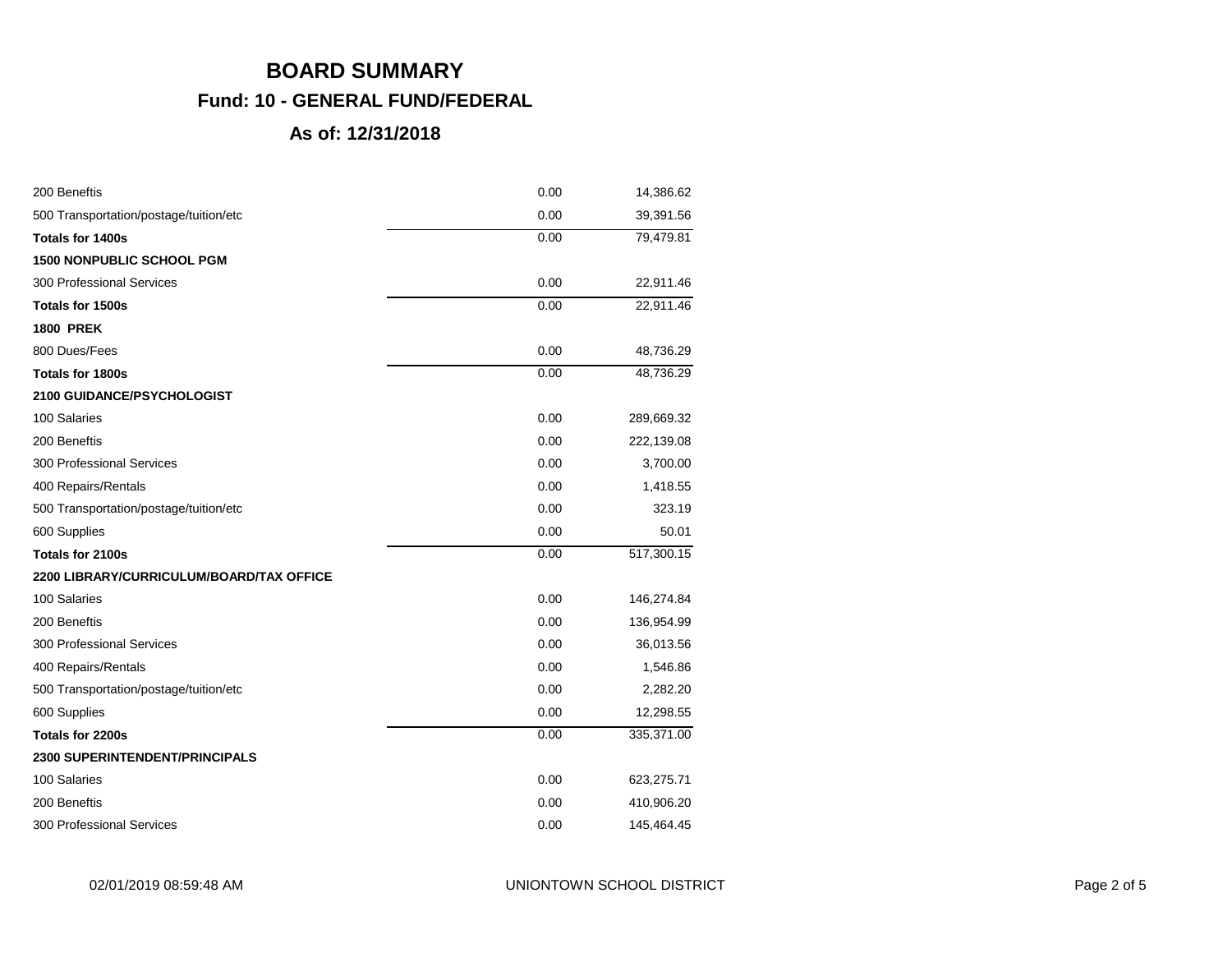| 400 Repairs/Rentals                          | 0.00   | 28,213.79    |
|----------------------------------------------|--------|--------------|
| 500 Transportation/postage/tuition/etc       | 0.00   | 82,126.39    |
| 600 Supplies                                 | 136.14 | 4,516.49     |
| 800 Dues/Fees                                | 0.00   | 2,380.00     |
| Totals for 2300s                             | 136.14 | 1,296,883.03 |
| <b>2400 NURSES/PHYSICIAN/DENTIST</b>         |        |              |
| 100 Salaries                                 | 0.00   | 98,471.35    |
| 200 Beneftis                                 | 0.00   | 98,344.74    |
| 300 Professional Services                    | 0.00   | 73,956.23    |
| 400 Repairs/Rentals                          | 0.00   | 712.00       |
| 500 Transportation/postage/tuition/etc       | 0.00   | 0.00         |
| 600 Supplies                                 | 394.00 | 8,769.29     |
| 700 Equipment                                | 0.00   | 0.00         |
| 800 Dues/Fees                                | 0.00   | 130.00       |
| Totals for 2400s                             | 394.00 | 280,383.61   |
| <b>2500 BUSINESS OFFICE</b>                  |        |              |
| 100 Salaries                                 | 0.00   | 94,253.89    |
| 200 Beneftis                                 | 0.00   | 75,144.97    |
| 300 Professional Services                    | 0.00   | 642.00       |
| 400 Repairs/Rentals                          | 0.00   | 5,366.60     |
| 500 Transportation/postage/tuition/etc       | 0.00   | 4,000.00     |
| 600 Supplies                                 | 83.77  | 2,819.36     |
| 800 Dues/Fees                                | 0.00   | 2,551.33     |
| Totals for 2500s                             | 83.77  | 184,778.15   |
| <b>2600 BUILDINGS &amp; GROUNDS/SECURITY</b> |        |              |
| 100 Salaries                                 | 0.00   | 959,638.91   |
| 200 Beneftis                                 | 0.00   | 739,935.39   |
| 300 Professional Services                    | 0.00   | 2,534.37     |
| 400 Repairs/Rentals                          | 0.00   | 357,331.55   |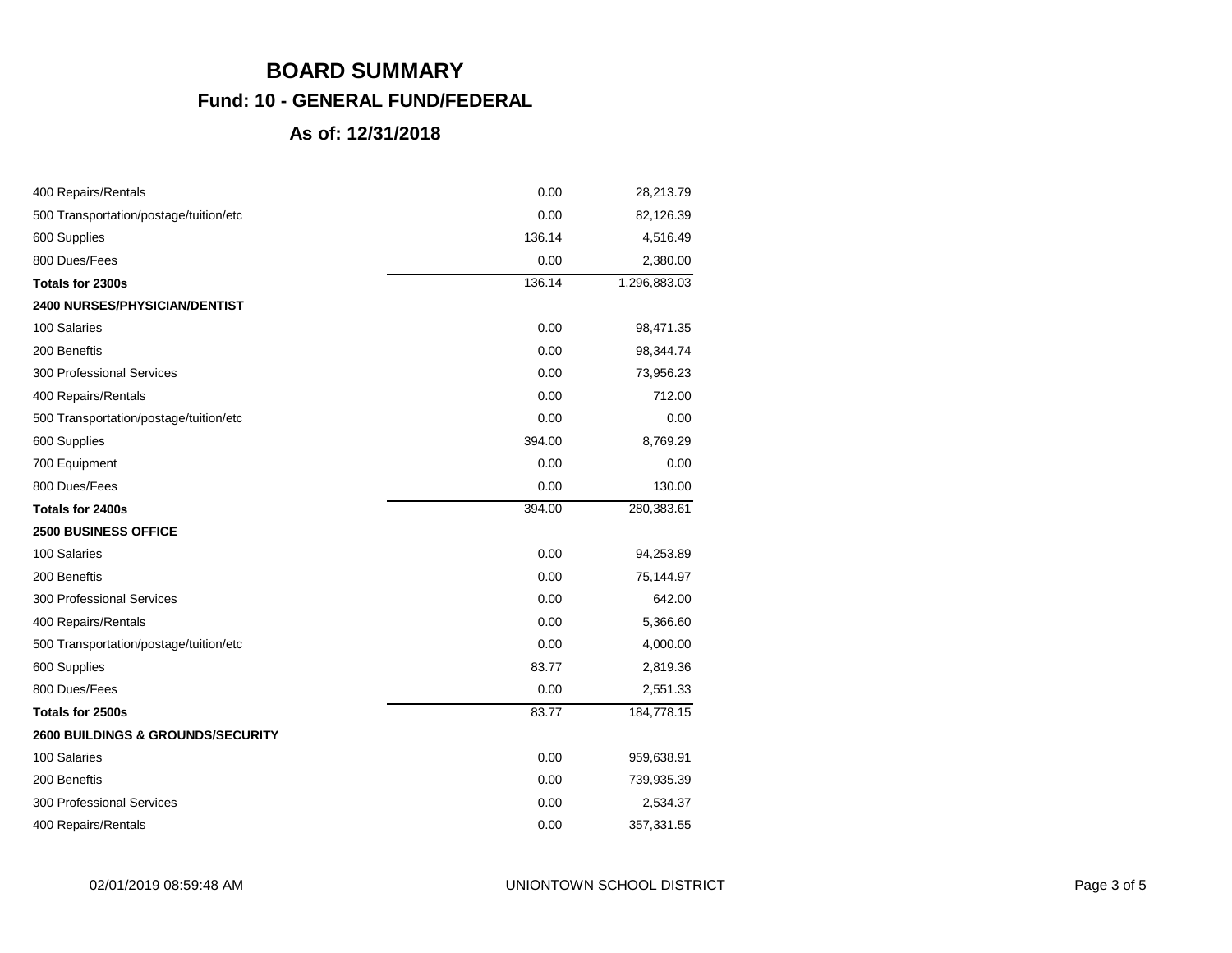| 500 Transportation/postage/tuition/etc | 0.00   | 56,600.49    |
|----------------------------------------|--------|--------------|
| 600 Supplies                           | 0.00   | 115,135.60   |
| 700 Equipment                          | 0.00   | 12,561.10    |
| 800 Dues/Fees                          | 0.00   | 1,991.07     |
| Totals for 2600s                       | 0.00   | 2,245,728.48 |
| 2700 TRANSPORTATION                    |        |              |
| 100 Salaries                           | 0.00   | 87,901.82    |
| 200 Beneftis                           | 0.00   | 68,825.40    |
| 400 Repairs/Rentals                    | 0.00   | 3,682.42     |
| 500 Transportation/postage/tuition/etc | 0.00   | 1,380,260.48 |
| 600 Supplies                           | 0.00   | 3,935.57     |
| 800 Dues/Fees                          | 0.00   | 0.00         |
| Totals for 2700s                       | 0.00   | 1,544,605.69 |
| 2800 TECHNOLOGY                        |        |              |
| 100 Salaries                           | 0.00   | 70,745.28    |
| 200 Beneftis                           | 0.00   | 54,133.17    |
| <b>300 Professional Services</b>       | 0.00   | 120,585.65   |
| 400 Repairs/Rentals                    | 0.00   | 82,473.42    |
| 500 Transportation/postage/tuition/etc | 0.00   | 473.26       |
| 600 Supplies                           | 176.80 | 38,236.65    |
| 700 Equipment                          | 0.00   | 0.00         |
| 800 Dues/Fees                          | 0.00   | 50.00        |
| Totals for 2800s                       | 176.80 | 366,697.43   |
| <b>2900 INTERMEDIATE UNIT</b>          |        |              |
| 500 Transportation/postage/tuition/etc | 0.00   | 32,690.78    |
| Totals for 2900s                       | 0.00   | 32,690.78    |
| 3200 ATHLETICS                         |        |              |
| 100 Salaries                           | 0.00   | 99,038.66    |
| 200 Beneftis                           | 0.00   | 28,192.84    |